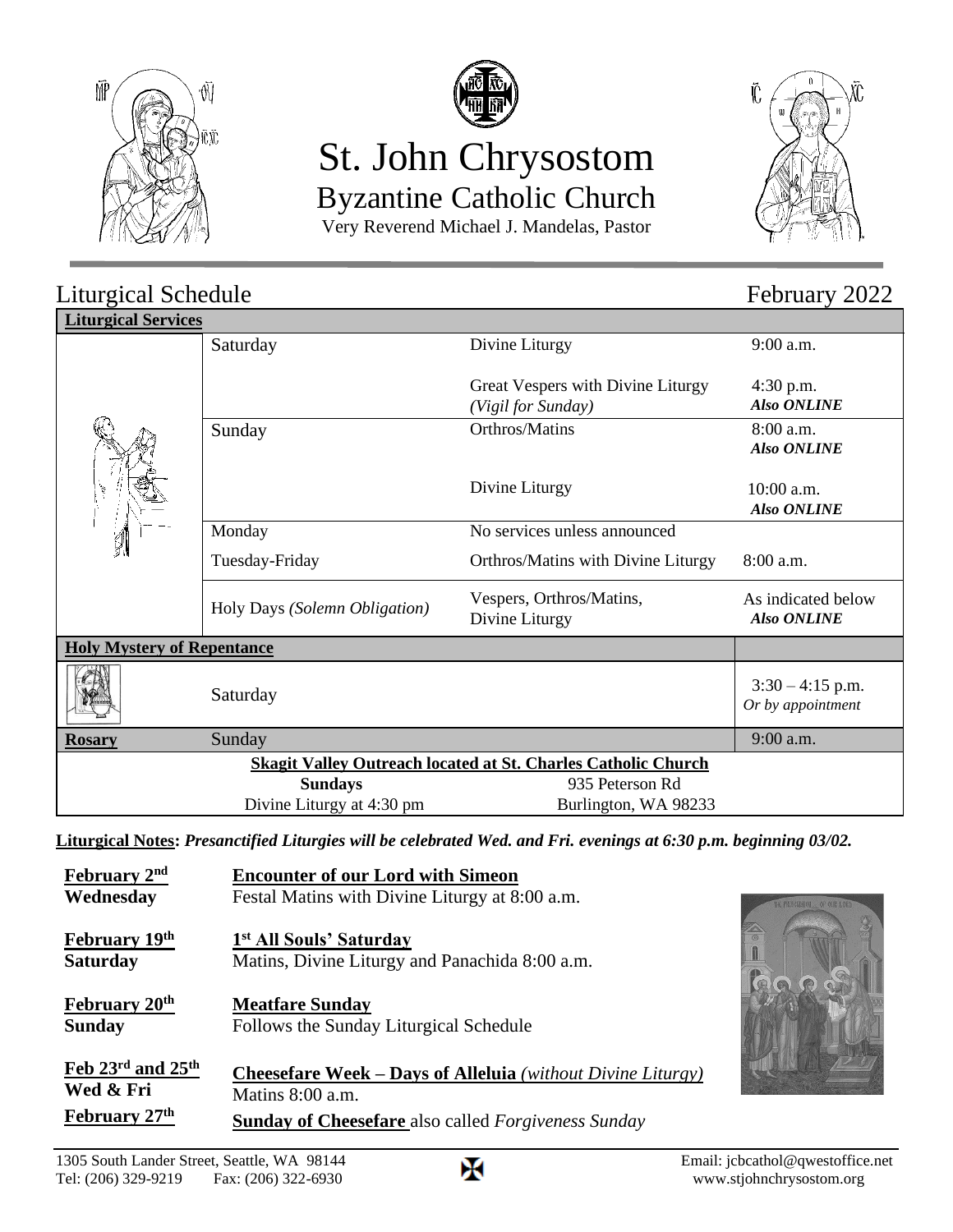| <b>Sunday</b>                         | Follows the Sunday Liturgical Schedule                                                                                                                                                       |  |
|---------------------------------------|----------------------------------------------------------------------------------------------------------------------------------------------------------------------------------------------|--|
| <b>February 28th</b><br><b>Monday</b> | 1 <sup>st</sup> day of the Great Fast (A Day of Strict Fast and Abstinence)<br>Matins 8:00 a.m. Lenten Vespers 6:30 p.m.<br>(Anointing of the Spiritual Athletic will take place at Vespers) |  |
| <b>During March</b><br>Wed & Fri      | <b>Presanctified Liturgy</b><br>Presanctified Liturgy at 6:30 p.m.                                                                                                                           |  |

## **Announcements**

**House Blessings** began with the Feast of Theophany. Please make your appointment by speaking directly with Father Michael or calling the parish office.

#### **2022 Liturgical Calendars & Parish Envelopes**

Liturgical Calendars for the year 2022 are available in the parish hall. Please try to have exact change/cash or a check when purchasing a calendar. Remember to pick up your 2022 Contribution Envelopes once they are available. *Your 2022 Household/Parishioner number may have changed, so please do NOT use your envelope number from 2021.*

**Weekly and Monthly Tithes** St. John's has made it possible to submit payments **online** with a credit card at *no fee to you*. If you would like to save the postage of mailing in your tithe envelope/donation, you may go to<https://stjohnchrysostom.org/one-time-donation/> to make either a *one-time donation*, or to set up a *recurring* weekly or monthly donation. If you have been assigned physical donation envelopes for yourself/your family, please include that information so that it may be properly documented for your household's tax purposes. *(Please note that your 2022 contribution envelope number may have changed. Do NOT continue to use your 2021 contribution envelopes.)*

**Parish Hall Kitchen Storage Room Shed Cleaning Day, Saturday, February 12th at 10:00 a.m.**

Your help is requested to clean and re-organize the mentioned spaces, and haul debris to the dump. Please kindly consider helping, and if you have a pick-up to haul off garbage, that would be wonderful

## *Sundays of February Vocation Themes:*

Contact the Vocations Office at 206-329-9219 or email: vocations@ephx.org

#### *SUNDAY OF THE PUBLICAN AND THE PHARISEE – February 6, 2022*

"O God, be merciful to me a sinner." The Publican prayed simply for mercy, and our Byzantine prayer services begin with these simple words. Do you want to receive and share this mercy by giving your life to prayer as a religious, monastic, priest or deacon? Contact the Vocations Office at 206-329-9219 or email: [vocations@ephx.org](mailto:vocations@ephx.org) 

#### *SUNDAY OF THE PRODIGAL SON – February 13, 2022*

"All that is mine is yours." The merciful Father welcomed the Prodigal Son and showed love to his brother when he questioned that profound love which gave all that was his to his children. Are you open to share that love of the Father by a vocation to the priesthood, diaconate, religious or monastic life? If so, contact the Vocations Office at 206-329-9219 or email: [vocations@ephx.org](mailto:vocations@ephx.org) 

*MEATFARE SUNDAY – February 20, 2022*